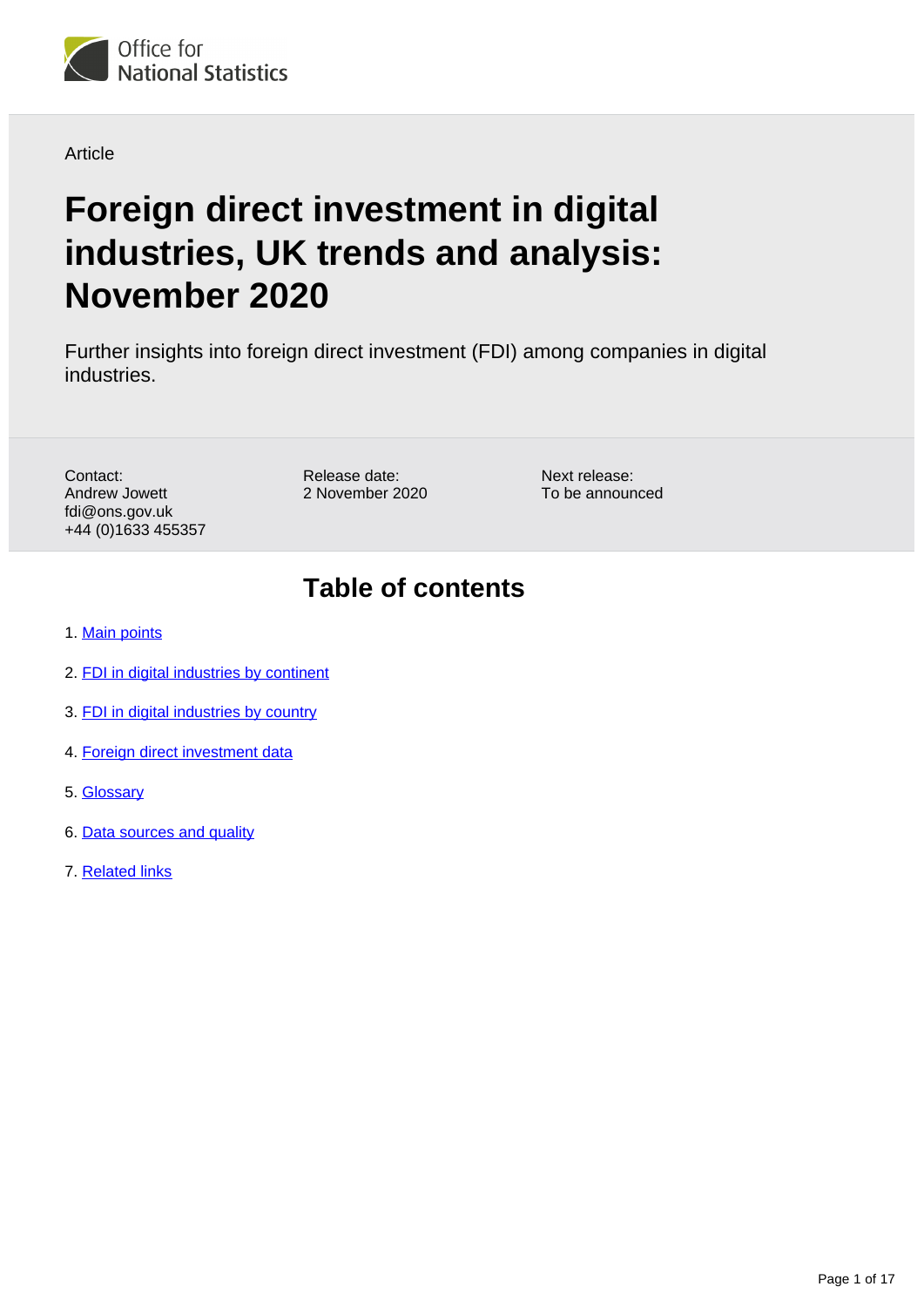# <span id="page-1-0"></span>**1 . Main points**

- Outward foreign direct investment (FDI) positions (the stock of investment controlled by UK-resident companies in other countries) were largely concentrated in EU countries for most digital sub-industries between 2014 and 2018.
- Inward FDI positions (the stock of investment in the UK controlled by non-resident companies) across most digital sub-industries were dominated by the North Americas, the EU and Asia, with the exception of information services.
- The UK had the highest outward digital FDI position with Luxembourg in every year between 2014 and 2018; the inward digital position was highest with the US in 2016, 2017 and 2018.
- In 2018, the five countries with the highest inward FDI position values in digital industries accounted for about three-quarters of the inward digital position compared with over four-fifths for outward digital FDI positions.
- The inward FDI digital position with the US rose from £10,063 million in 2014 to £65,567 million in 2018 (or more than six-times higher); this reflects increasing FDI positions reported by some companies as well as the acquisition of Sky PLC by Comcast Incorporated in 2018.

# <span id="page-1-1"></span>**2 . FDI in digital industries by continent**

Digital industries are those that either provide, supply or enable digital activity. These industries support innovation, technological development and growth in the economy. Digital industries are becoming increasingly prominent in modern economies and consequently there is increasing interest in these statistics. We published our first article looking at [foreign direct investment \(FDI\) in digital industries](https://www.ons.gov.uk/economy/nationalaccounts/balanceofpayments/articles/ukforeigndirectinvestmenttrendsandanalysis/september2020) in September 2020.

We found that digital industries accounted for 8.6% of the UK's total outward FDI position and 10.4% of the total inward FDI position in 2018. Direct investments in the telecommunications sub-industry had the highest value position for both directions (inward and outward) in every year between 2014 and 2018. Computer services had the second highest outward position value in 2018, while this was information services for inward FDI. For FDI earnings in both directions, the publishing sub-industry accounted for higher proportions of earnings from all digital industries compared with the respective proportions in the FDI positions in 2018.

Further detail on the immediate country for each investment can also be added to these statistics. For outward FDI, this shows the first continent in which that UK investment was held. Inward FDI shows the continent of the foreign parent company that had direct control of a UK-based affiliate. Details on the countries within each continent can be found in **Section 6.** 

# **Outward FDI positions**

The highest value of outward FDI positions was in telecommunications industries among all digital FDI positions. That sub-industry accounted for 76.6% (£92,538 million) of the total digital position in 2018.

Telecommunications had by far the highest value of any digital sub-industry in any year (Figure 1). This was followed by computer services, the value for which has increased from £3,656 million in 2014 to £16,521 million in 2018. An increase in the number of outward affiliates in computer services combined with some very large outward positions in 2018 compared with 2014 contributed to these results.

Although much lower, the value of outward FDI in the film, TV, video, radio and music industries has also increased year-on-year between 2014 and 2018. On the other hand, the value of the outward FDI position in the manufacture of computers and electronics was lower in 2018 than in any previous year since 2014.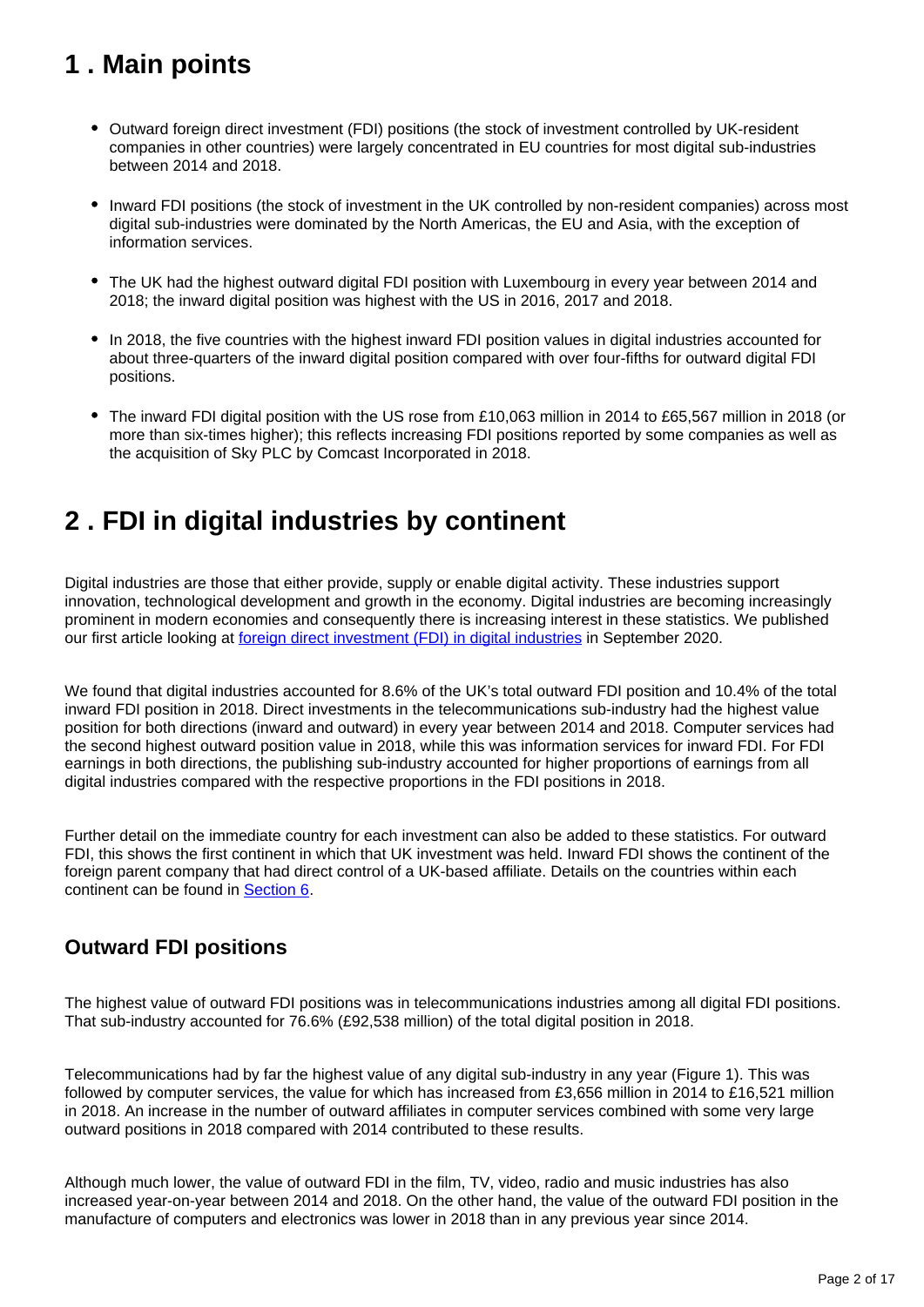#### **Outward foreign direct investment positions with digital sub-industries, 2014 to 2018**

# Figure 1: Telecommunications was the digital sub-industry with the highest outward FDI position value

Outward foreign direct investment positions with digital sub-industries, 2014 to 2018



#### **Source: Office for National Statistics - Foreign Direct Investment Survey**

#### **Notes:**

- 1. Directional statistics are used in this analysis.
- 2. Manuelec is the manufacture of computers and electronics; Publ is publishing activities; Film is film, TV, video, radio and music; Telecom is telecommunications; Compserv is computer services; and Infoserv is information services.

The highest outward FDI positions for digital sub-industries by continent were typically with the EU in 2018. The EU proportions were greatest with telecommunications and film, TV, video, radio and music industries; for both sub-industries, FDI in EU countries accounted for more than 80% of the respective outward positions (Figure 2).

Information services was one of the industries where the outward position with the EU was not the highest. The outward position with the North Americas had the highest value, yet both were just over 40% of the total position in 2018.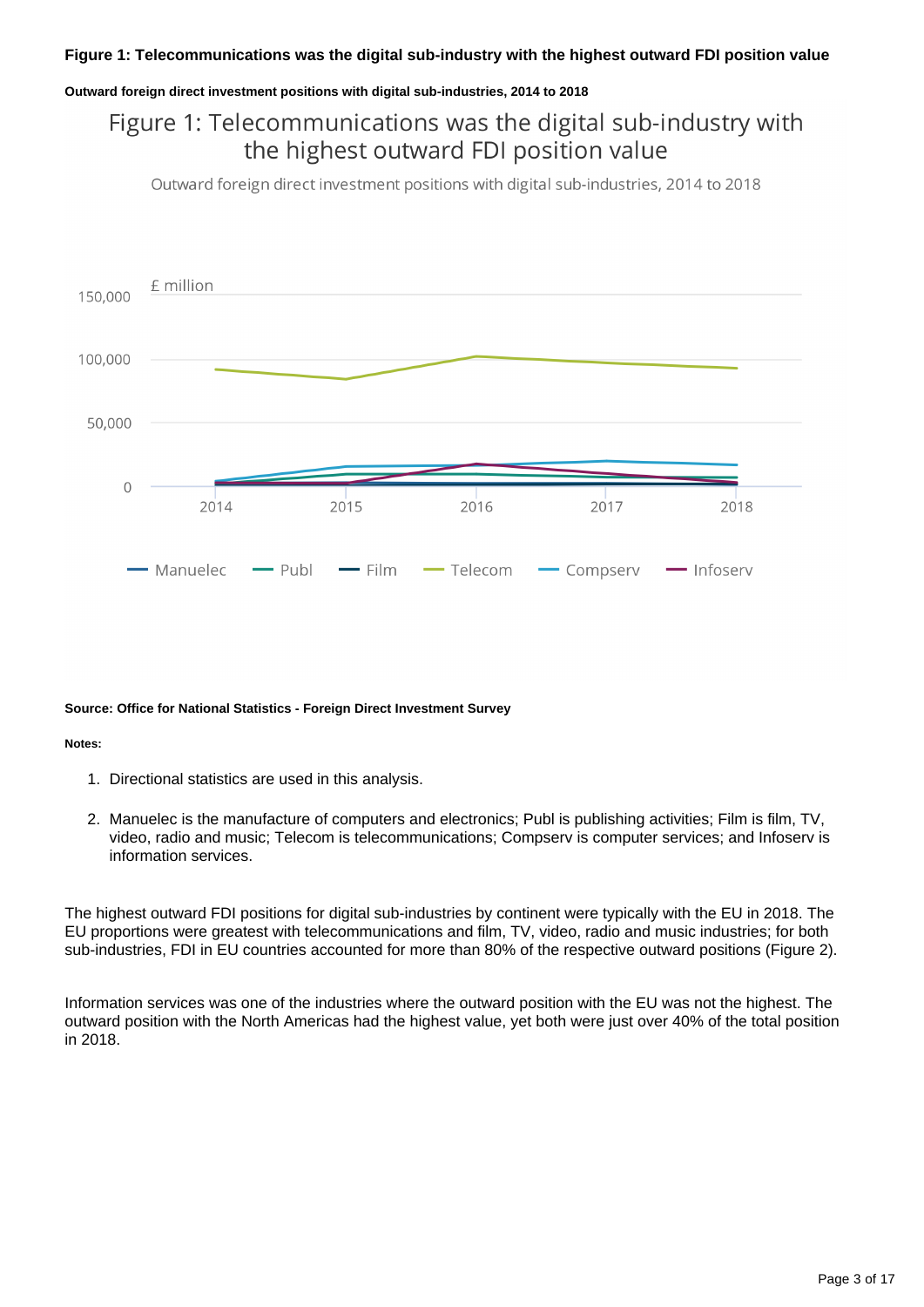### **Figure 2: There was usually a high proportion of the outward digital FDI position with the EU for most digital sub-industries**

#### **Outward foreign direct investment positions with digital sub-industries, 2018**

Figure 2: There was usually a high proportion of the outward digital FDI position with the EU for most digital sub-industries

Outward foreign direct investment positions with digital sub-industries, 2018



#### **Source: Office for National Statistics - Foreign Direct Investment Survey**

#### **Notes:**

- 1. Directional statistics are used in this analysis.
- 2. ".." denotes suppressed value.
- 3. Manuelec is the manufacture of computers and electronics; Publ is publishing activities; Film is film, TV, video, radio and music; Telecom is telecommunications; Compserv is computer services; and Infoserv is information services.

Despite outward FDI positions with the EU making considerable contributions to the total for most industries, the value for publishing in 2018 was negative. This indicates a higher value of reverse investments from EU-based affiliates to UK parent companies compared with the value of the outward investment stock of those affiliates. Although suppressed, the highest outward position for publishing was with non-EU Europe, and there was also a higher proportion in Australasia and Oceania compared with the other digital sub-industries.

Finally, roughly one-quarter (28.5%) of outward FDI in the manufacturing of computers and electronics was in Asia, which was much higher than the Asian proportions of the respective totals for the other digital sub-industries.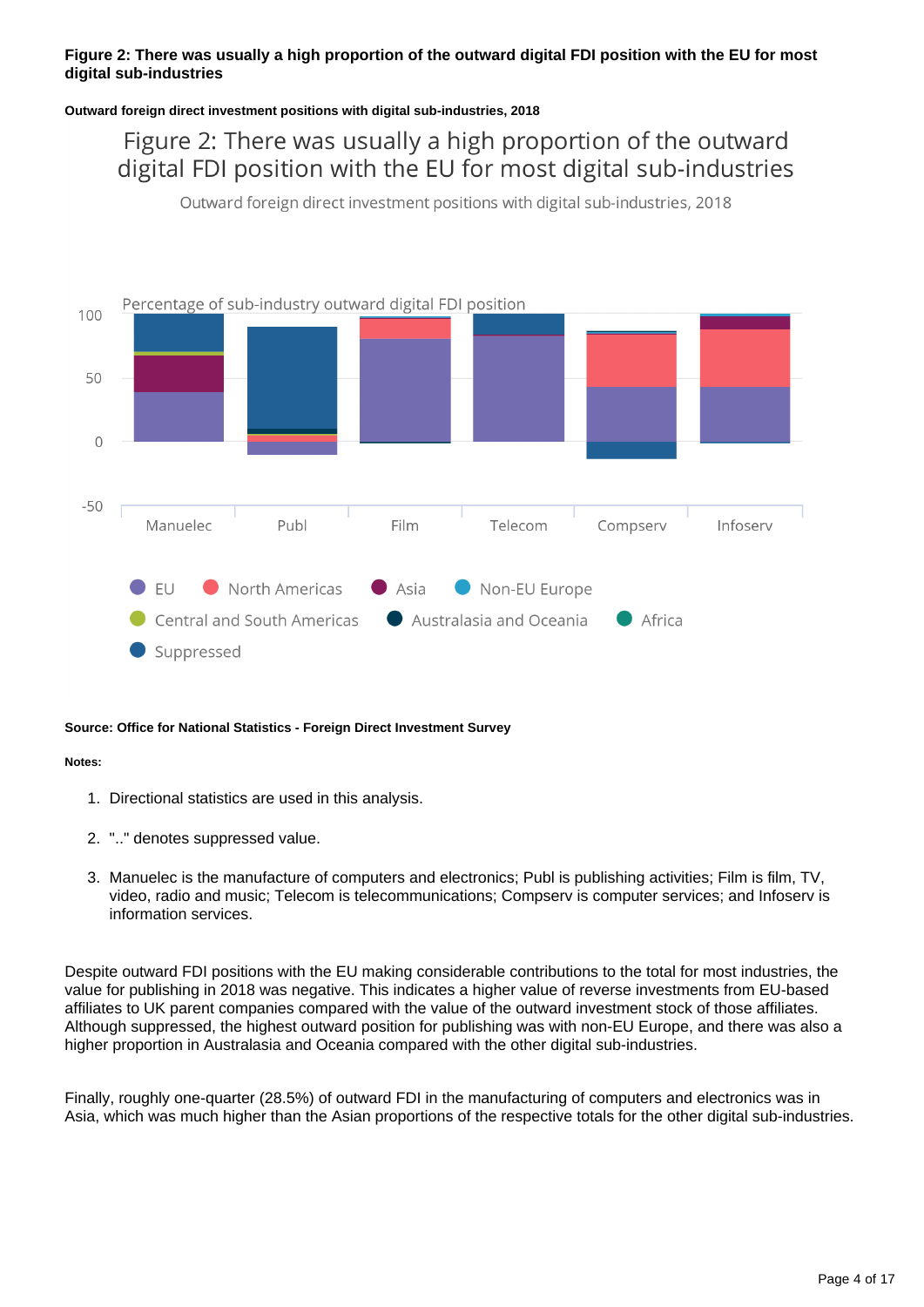# **Outward FDI earnings**

The total value of outward FDI earnings – effectively the profits generated by the investment over the year – for the digital sub-industries was highest in telecommunications for all years between 2014 and 2018, except 2016. In that year, the outward earnings in publishing and information services were both higher (Figure 3). This reflects a number of telecommunications companies reporting negative earnings in 2016.

Outward FDI earnings in telecommunications and publishing sub-industries have also followed upward trends between 2014 and 2018. By contrast, outward earnings in computer services and information services were both negative in 2018 and were much lower than the respective 2017 values.

#### **Figure 3: Telecommunications and publishing industries were the only two digital sub-industries with upward trends in outward FDI earnings between 2014 and 2018**

#### **Outward foreign direct investment earnings by digital sub-industries, 2014 to 2018**

# Figure 3: Telecommunications and publishing industries were the only two digital sub-industries with upward trends in outward FDI earnings between 2014 and 2018

Outward foreign direct investment earnings by digital sub-industries, 2014 to 2018



#### **Source: Office for National Statistics - Foreign Direct Investment Survey**

#### **Notes:**

- 1. Directional statistics are used in this analysis.
- 2. Manuelec is the manufacture of computers and electronics; Publ is publishing activities; Film is film, TV, video, radio and music; Telecom is telecommunications; Compserv is computer services; and Infoserv is information services.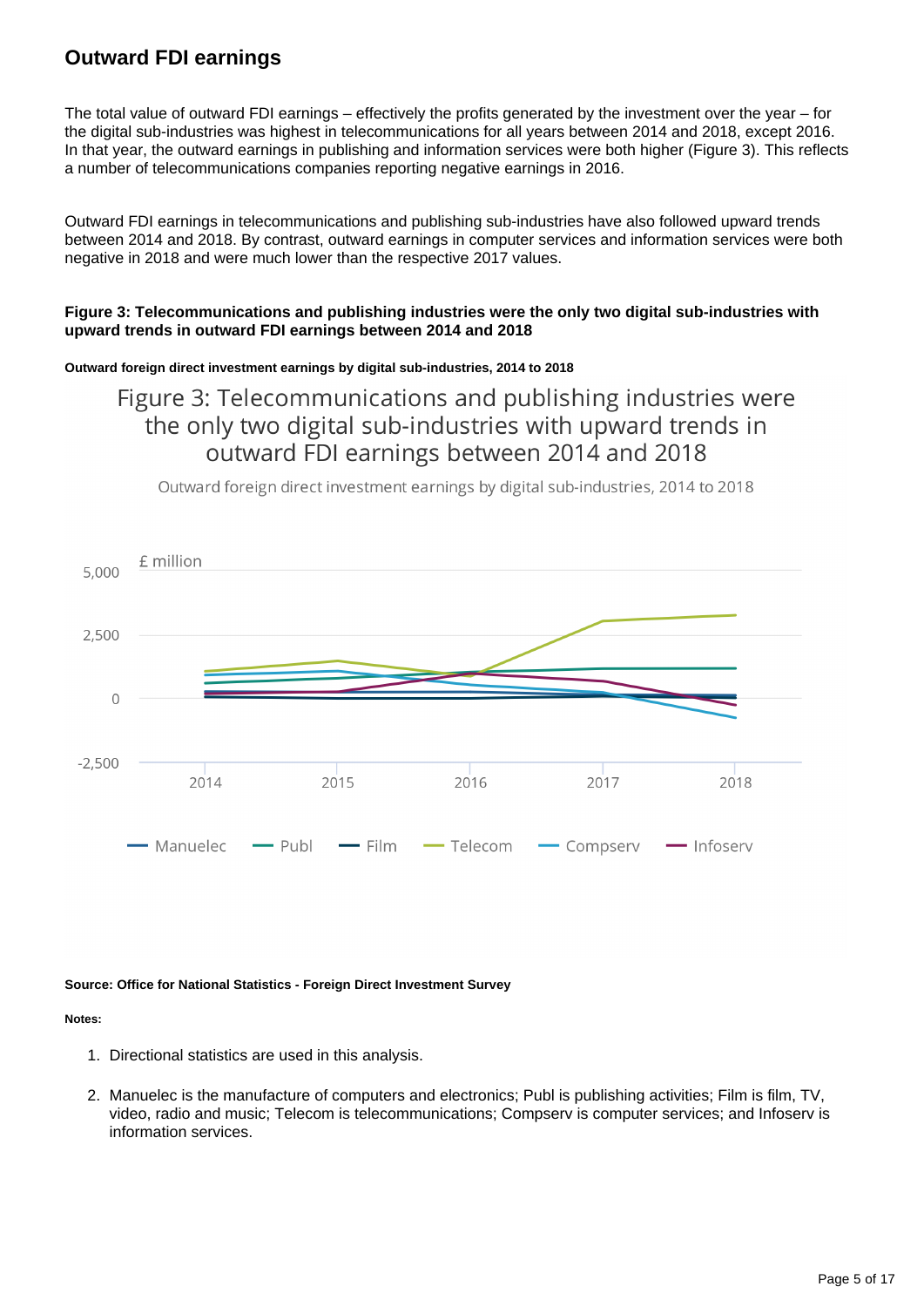## **Inward FDI positions**

There have been upward trends in the value of inward FDI positions for most of the digital sub-industries. The publishing sub-industry was the only exception, where the value in 2018 was slightly lower than that in 2014. The inward FDI position for telecommunications was the highest for every year between 2014 and 2018 (Figure 4).

The large increase in the value of the inward FDI position in 2018 partly reflects Comcast Incorporated's acquisition of Sky PLC. Excluding that transaction makes the trend in the inward FDI position more similar to that for the outward FDI position in telecommunications.

#### **Figure 4: The inward FDI positions for most digital sub-industries were higher in 2018 than 2014**

#### **Inward foreign direct investment positions with digital sub-industries, 2014 to 2018**

# Figure 4: The inward FDI positions for most digital subindustries were higher in 2018 than 2014

Inward foreign direct investment positions with digital sub-industries, 2014 to 2018



#### **Source: Office for National Statistics - Foreign Direct Investment Survey**

#### **Notes:**

- 1. Directional statistics are used in this analysis.
- 2. Manuelec is the manufacture of computers and electronics; Publ is publishing activities; Film is film, TV, video, radio and music; Telecom is telecommunications; Compserv is computer services; and Infoserv is information services.

The inward FDI positions in information services and computer services were second and third highest respectively in 2018; for computer services, the inward value was similar to that of the outward FDI position. However, the inward FDI position in the manufacture of computers and electronics was the fourth highest in 2018, in contrast with having the lowest value in the outward FDI position.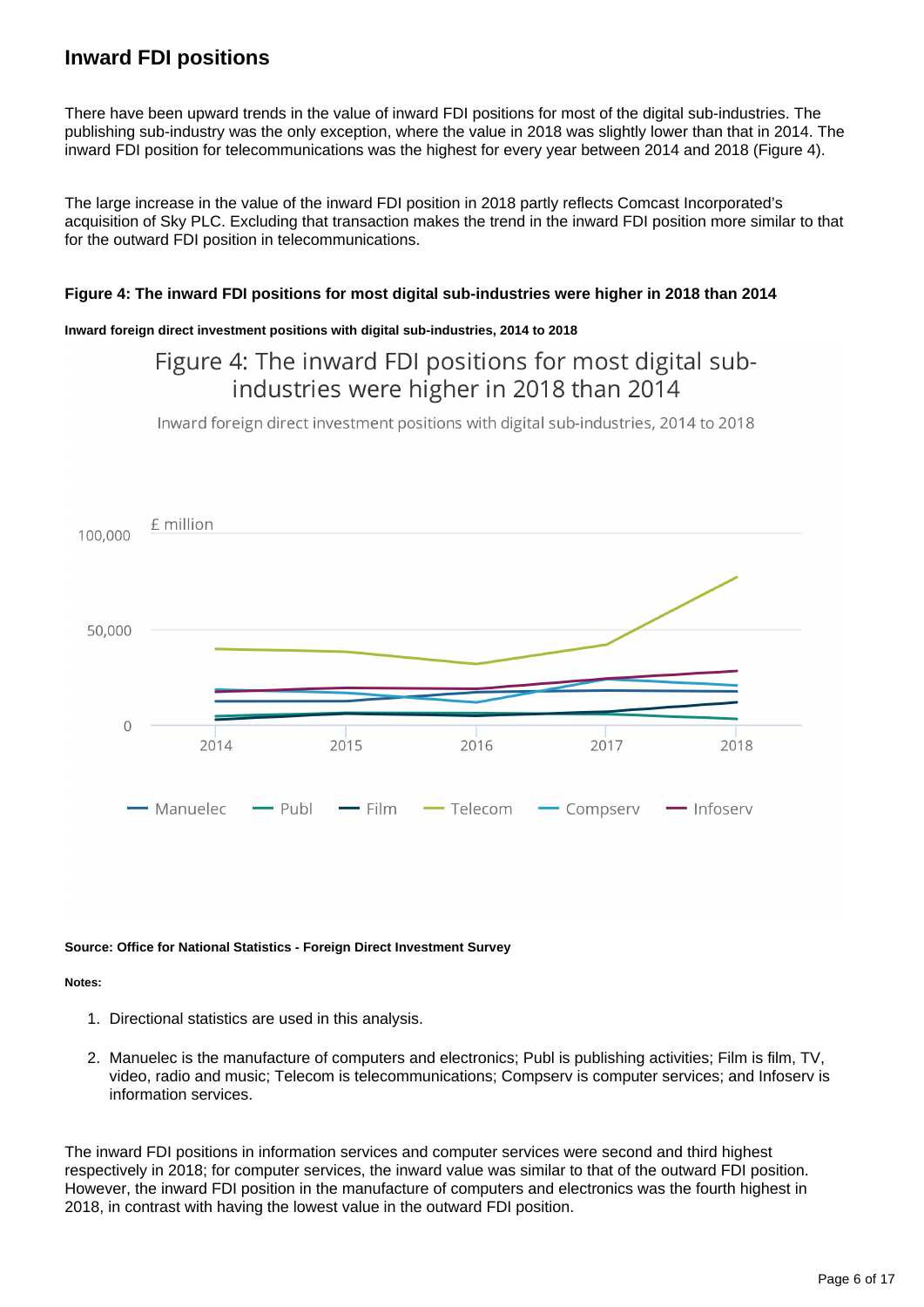The North Americas controlled the largest proportions of most digital sub-industry totals in 2018. This was most notable in film, TV, video, radio and music, where the North Americas accounted for 83.0% of the total inward FDI position for those industries (Figure 5). The proportions were also above 50% for telecommunications and just below 50% for the manufacture of electronics and computers, and publishing sub-industries in 2018.

### **Figure 5: There were four digital sub-industries where the inward position with the North Americas accounted for more than two-fifths of the respective totals**

#### **Inward foreign direct investment positions with digital sub-industries, 2018**

Figure 5: There were four digital sub-industries where the inward position with the North Americas accounted for more than two-fifths of the respective totals

Inward foreign direct investment positions with digital sub-industries, 2018



#### **Source: Office for National Statistics - Foreign Direct Investment Survey**

### **Notes:**

- 1. Directional statistics are used in this analysis.
- 2. ".." denotes suppressed value.
- 3. Manuelec is the manufacture of computers and electronics; Publ is publishing activities; Film is film, TV, video, radio and music; Telecom is telecommunications; Compserv is computer services; and Infoserv is information services.

The inward FDI positions for digital sub-industries with the EU were also generally much lower proportions of the inward digital FDI position total, compared with the outward FDI positions among these digital industries.

The biggest difference was in telecommunications, where the inward FDI position accounted for 21.9% of the inward total for that industry, compared with 83.8% of the outward FDI position. Among the other continents, there were also notable proportions with Asia in computer services (14.8%) and the Central and South Americas in information services (35.0%) in 2018.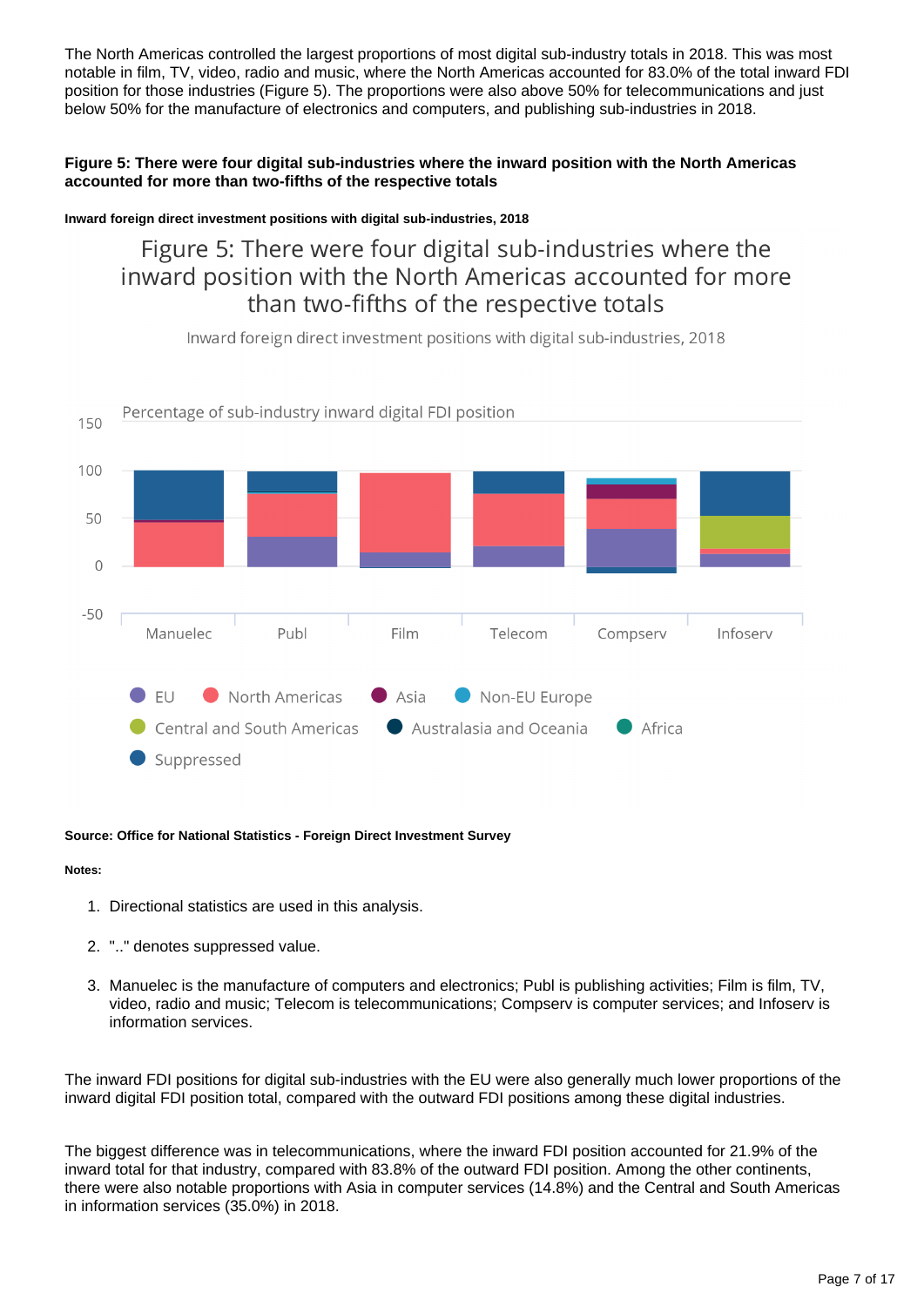## **Inward FDI earnings**

Inward FDI earnings among digital industries were also less concentrated in telecommunications compared with outward FDI earnings. For example, inward FDI earnings among computer services industries (£2,002 million) were relatively similar to the earnings from telecommunications (£2,330 million) in 2018 (Figure 6). There was also a more notable fall in inward FDI earnings in telecommunications, from positive £2,389 million in 2015 to negative £113 million in 2016. This reflects much lower earnings reported by a few companies in that year.

#### **Figure 6: There have been some large year-on-year changes to the values of inward FDI earnings for some digital sub-industries**

#### **Inward foreign direct investment earnings with digital sub-industries, 2014 to 2018**

# Figure 6: There have been some large year-on-year changes to the values of inward FDI earnings for some digital subindustries

Inward foreign direct investment earnings with digital sub-industries, 2014 to 2018



#### **Source: Office for National Statistics - Foreign Direct Investment Survey**

#### **Notes:**

- 1. Directional statistics are used in this analysis.
- 2. Manuelec is the manufacture of computers and electronics; Publ is publishing activities; Film is film, TV, video, radio and music; Telecom is telecommunications; Compserv is computer services; and Infoserv is information services.

Inward FDI earnings for computer services and information services also tended to fluctuate much more than the respective outward FDI earnings. For information services, negative inward FDI earnings were recorded in 2014, 2016 and 2017.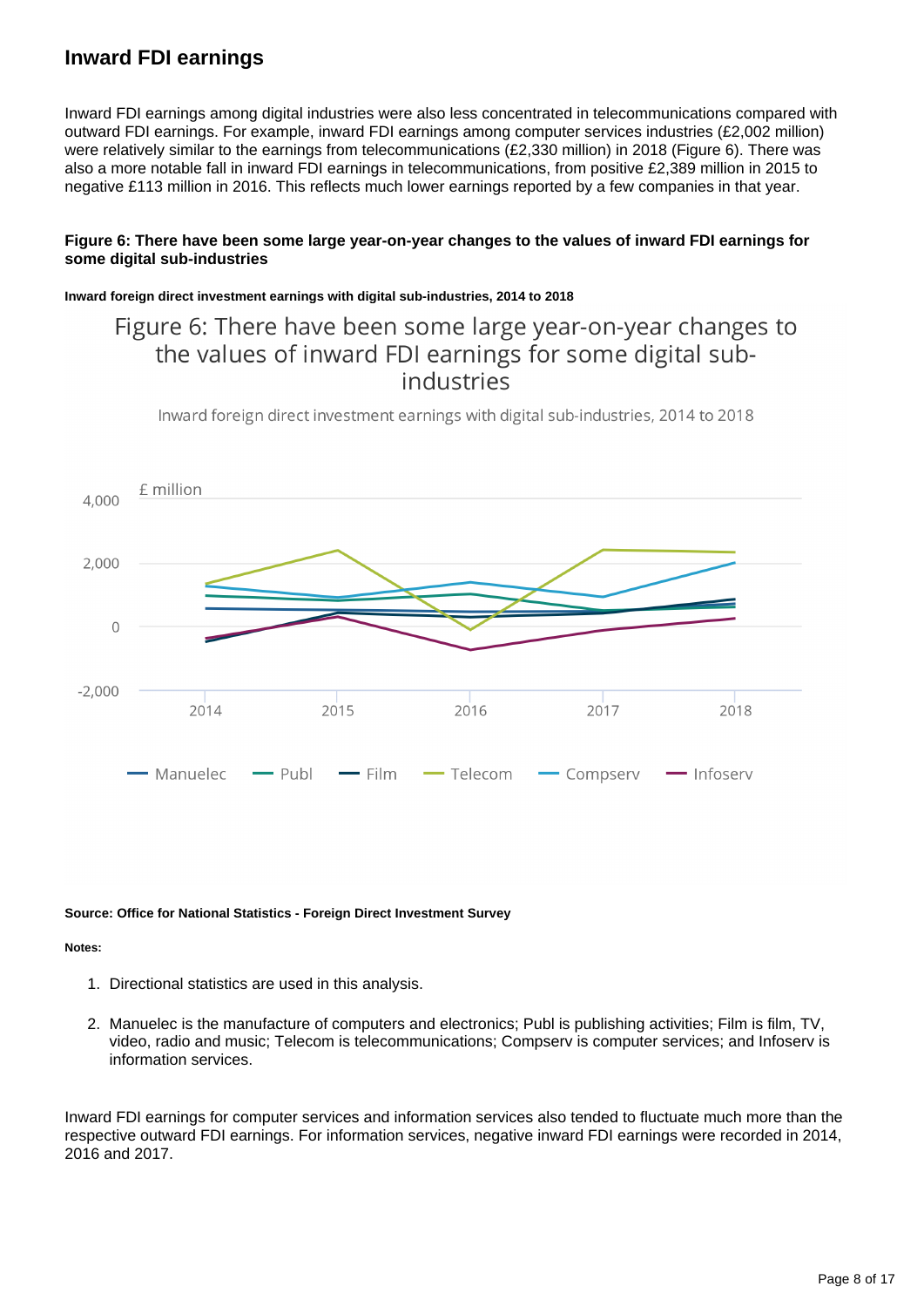Meanwhile, there has also been a distinct upward trend in the value of inward FDI earnings in film, TV, video, radio and music industries, which increased from negative £495 million in 2014 to positive £851 million in 2018. This mainly reflects a few companies reporting negative FDI earnings in 2014. This was also combined with there being more inward affiliates in 2018 than 2014 and higher earnings reported from some of those affiliates.

# <span id="page-8-0"></span>**3 . FDI in digital industries by country**

Our analysis by continent of the immediate parent company added extra detail to those statistics from our [September 2020](https://www.ons.gov.uk/economy/nationalaccounts/balanceofpayments/articles/ukforeigndirectinvestmenttrendsandanalysis/september2020) article. It is also possible to look at the immediate direct investment relationships by country. These statistics will be more affected by differences between the country of the immediate and ultimate parent company than the equivalent results by continent; if the immediate and ultimate parent company are within the same continent, then the results are not affected. Our previous research on foreign direct investment (FDI) by country of the ultimate parent company can be found in our [August 2020 article](https://www.ons.gov.uk/economy/nationalaccounts/balanceofpayments/articles/ukforeigndirectinvestmenttrendsandanalysis/august2020).

# **Ordering by FDI position**

The UK had the highest total outward FDI positions across all industries with the United States, the Netherlands and Luxembourg in 2018 respectively. All three countries were also among the top four highest outward FDI positions in digital industries too (Figure 7).

Luxembourg had the highest position in digital industries in every year between 2014 and 2018. The United States was second highest in 2017 and 2018, and the Netherlands was fourth highest in 2018, having been second or third highest between 2014 and 2017.

### **Figure 7: The highest UK outward FDI position in digital industries was with Luxembourg**

**Ranking of UK outward FDI positions by country, top 10 in descending position value order in 2018, 2014 to 2018**

### **Notes:**

1. Directional statistics are used in this analysis.

### **Download the data**

#### [.xlsx](https://www.ons.gov.uk/visualisations/dvc1036/inwardsallyears/datadownload.xlsx)

Some of the relative UK outward FDI positions in digital industries can change considerably from year to year. For example, the digital position in Spain went from being tenth highest in 2015 to fourth highest in 2016; eventually being third highest in 2018. Likewise, the digital position with Switzerland alternated between being fourteenth or fifth highest between 2014 and 2018. This reflects the impact that corporate decisions can have on FDI positions in some countries, as well as the changes in these values compared with the digital positions of other countries.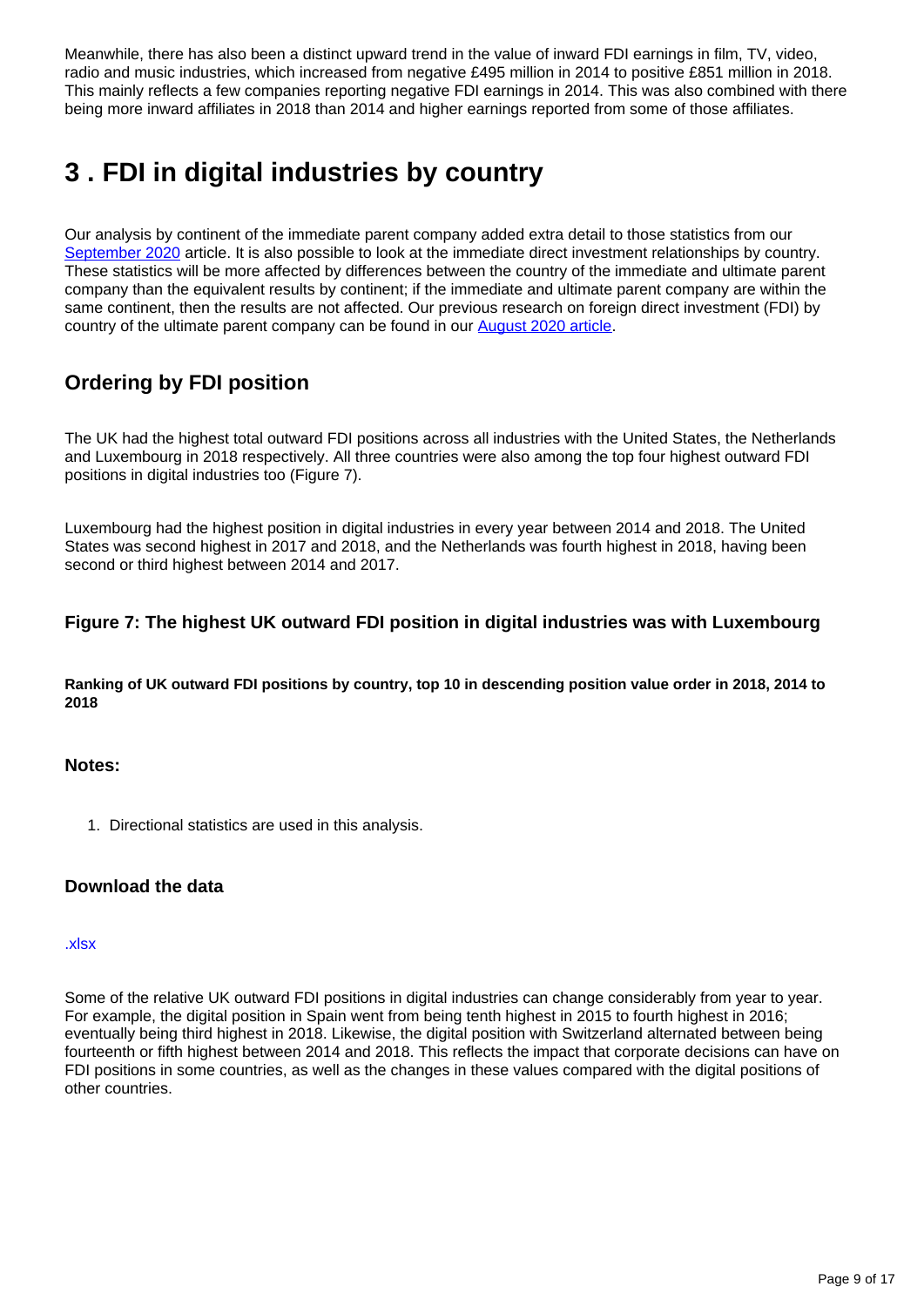Looking at inward positions, the value of the UK's total inward FDI position with the United States was also the highest in 2018 for all FDI as well as in digital industries. The second highest inward digital FDI position was with Hong Kong and the third highest was with the Netherlands (Figure 8). Perhaps the two most notable changes in the relative value of the inward digital positions was with France and Germany. The value of the French digital position was highest of all countries in 2014, but seventh highest in 2018, whereas that for Germany went from seventh highest to be outside the top 10 highest digital position values in 2017 and 2018.

### **Figure 8: The three highest inward FDI positions in 2018 were with the United States, Hong Kong and the Netherlands**

**Ranking of UK inward FDI positions by country, top 10 in descending position value order in 2018, 2014 to 2018**

### **Notes:**

1. Directional statistics are used in this analysis.

### **Download the data**

[.xlsx](https://www.ons.gov.uk/visualisations/dvc1036/inwardsallyears/datadownload.xlsx)

## **Outward FDI positions in digital industries by country**

The five countries with the highest UK outward digital FDI positions in 2018 accounted for over four-fifths of the digital position with all countries. Most of the country position values have been relatively stable between 2014 and 2018 (Figure 9). This includes outward digital FDI positions with Luxembourg, Spain, Switzerland, Ireland and Germany; the rest of the world values are also relatively stable. Some values have been supressed to mitigate disclosure, although we can still refer to the trends.

Decisions by UK-based multinational enterprises can affect these statistics from year to year. This can be seen in the value of the outward FDI position with Spain being third highest in 2018 compared with much lower values in 2014 and 2015. There was also a notably high value with the Netherlands in 2016. In both cases, this reflects some large increases in FDI positions compared with the previous year. In the case of the Netherlands, some of those high-position values are not present in 2017 or 2018 either.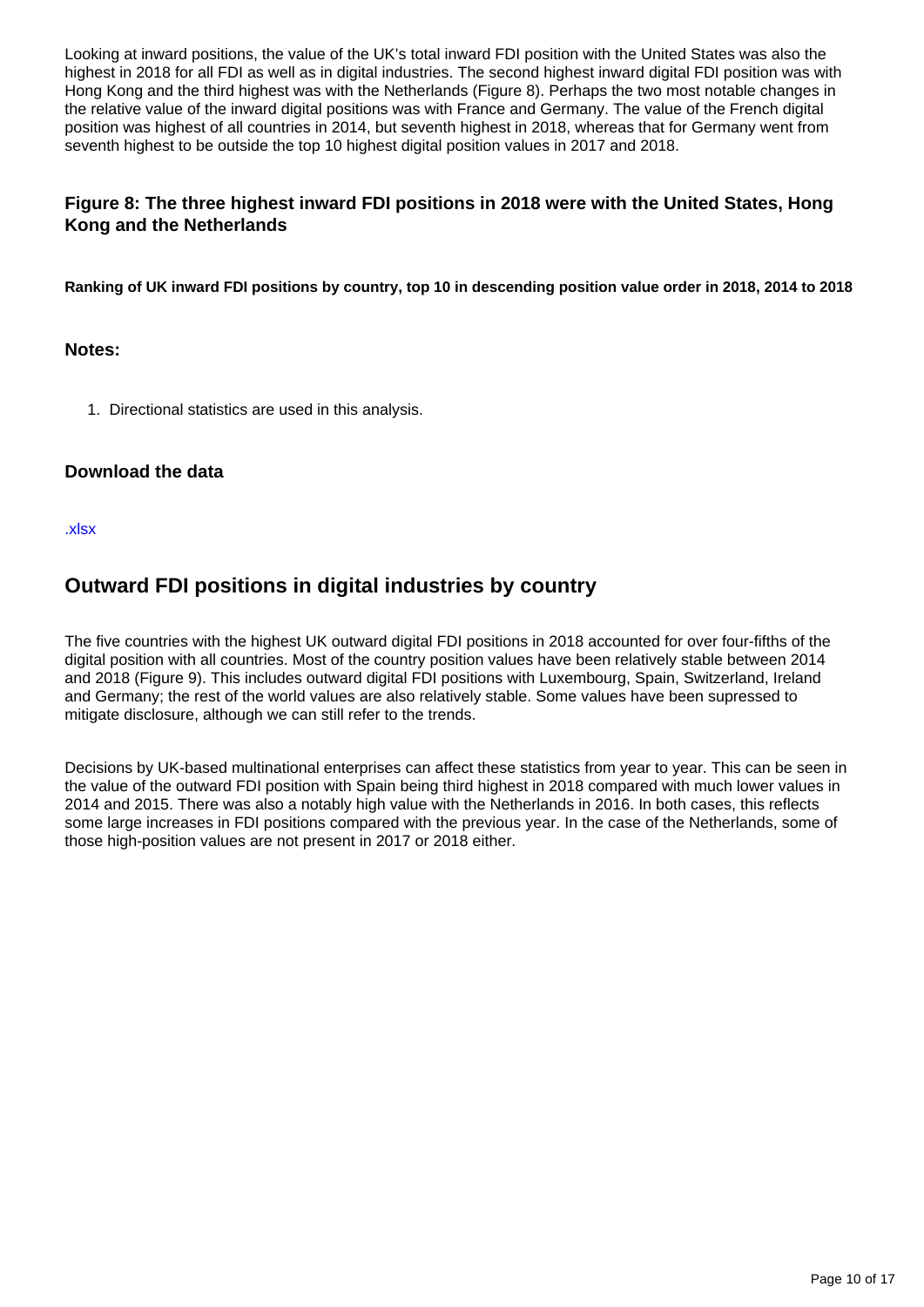#### **Figure 9: The highest value of UK outward digital FDI position was with Luxembourg**

**Outward foreign direct investment positions in digital industries by country, 10 highest values in 2018 and rest of the world, 2014 to 2018**

# Figure 9: The highest value of UK outward digital FDI position was with Luxembourg

Outward foreign direct investment positions in digital industries by country, 10 highest values in 2018 and rest of the world, 2014 to 2018



#### **Source: Office for National Statistics - Foreign Direct Investment Survey**

#### **Notes:**

- 1. Directional statistics are used in this analysis.
- 2. ".." denotes suppressed value.
- 3. LU is Luxembourg; US is United States; ES is Spain; NL is the Netherlands, CH is Switzerland; JE is Jersey; FR is France; IE is Ireland; DE is Germany; ZA is South Africa; and Rest is Rest of the world.

The most notable country trend for the UK outward FDI position in digital industries was with the United States. This increased from £6,867 million in 2014 to £24,594 million in 2017, or more than three times higher, before falling in 2018. Although lower in value compared with the United States, the change in the outward FDI position with France in digital industries was more than four times greater in 2018 (£4,089 million) than in 2014 (£901 million). Further microdata analysis shows that this generally reflects higher FDI position values for these affiliates in France over that time period. This was combined with there being more affiliates in 2018 compared with 2014.

Outward FDI in telecommunications industries accounted for the highest share of the total outward FDI positions in digital industries for Luxembourg, Spain, the Netherlands and Jersey in 2018 among the 10 countries with the highest digital outward FDI positions. For the United States, France, Germany, Ireland and South Africa, it was computer services that accounted for the largest proportions of the respective outward FDI digital positions. Among these top 10 countries, France and Switzerland had the highest position values in publishing industries.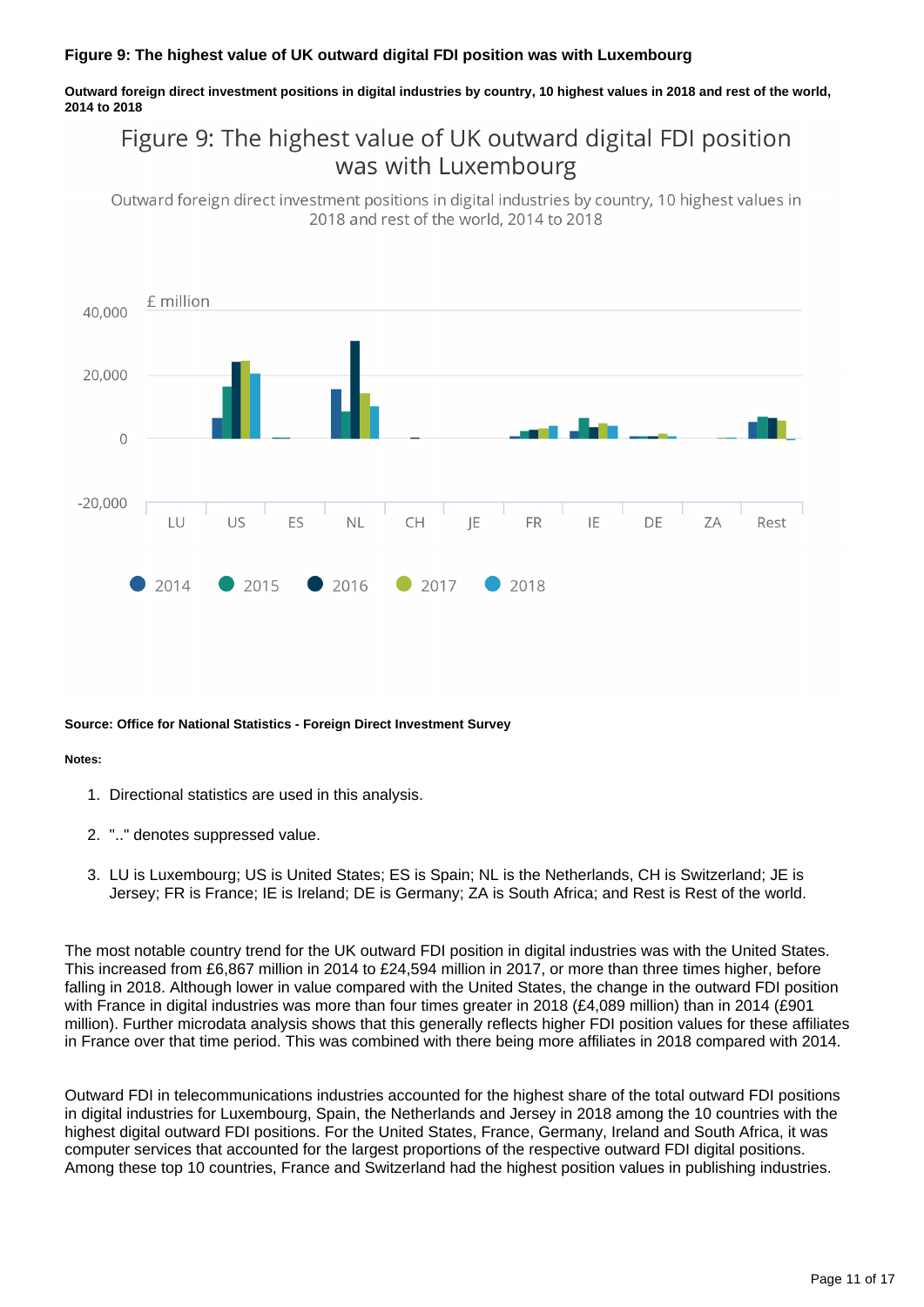# **Inward FDI positions in digital industries by country**

More countries invest in digital industries in the UK than the number of countries with which UK companies invest overseas in those industries. In 2018, the five countries with the highest inward FDI position values in digital industries accounted for about three-quarters of the inward digital position compared with over four-fifths for outward digital FDI positions. There were also greater differences in the trends in digital position values among the 10 countries with the highest inward digital FDI positions in 2018 (Figure 10).

#### **Figure 10: The value of inward FDI in digital industries with the United States has increased considerably between 2014 and 2018**

**Inward foreign direct investment positions in digital industries by country, 10 highest values in 2018 and rest of the world, 2014 to 2018**

# Figure 10: The value of inward FDI in digital industries with the United States has increased considerably between 2014 and 2018

Inward foreign direct investment positions in digital industries by country, 10 highest values in 2018 and rest of the world, 2014 to 2018



#### **Source: Office for National Statistics - Foreign Direct Investment Survey**

#### **Notes:**

- 1. Directional statistics are used in this analysis.
- 2. ".." denotes suppressed value.
- 3. US is United States; HK is Hong Kong; NL is the Netherlands; JE is Jersey; LU is Luxembourg; ES is Spain; FR is France; BB is Barbados; CA is Canada; JP is Japan; and Rest is Rest of the world.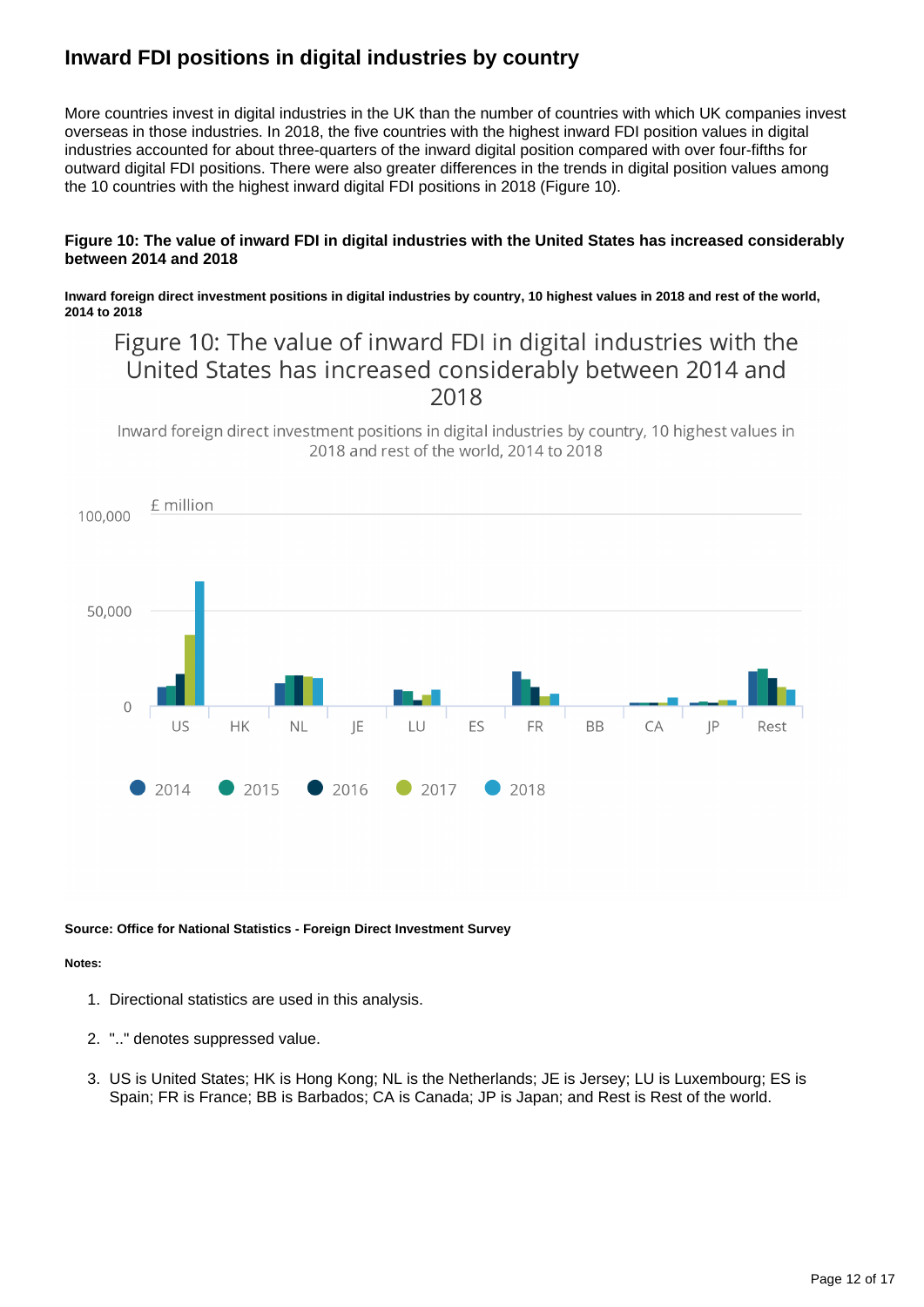The value of inward FDI in digital industries from the United States and France followed notable trends between 2014 and 2018. The United States had the fourth highest inward digital FDI position value in 2014, yet by 2018 it was by far the highest inward FDI position; going from £10,063 million in 2014 to £65,567 million in 2018 (or more than six times higher). The biggest annual increases were in 2017 and 2018, which reflects the increase in inward FDI positions from United States companies in telecommunications and computer services sub-industries. This includes some companies reporting higher inward FDI positions with the United States over those years. Furthermore, the inward FDI position for 2018 also includes Comcast Incorporated's acquisition of Sky PLC.

On the other hand, the UK's inward FDI digital position with France followed a downward trend over the same period. It decreased from £18,337 million in 2014 to £6,679 million in 2018; that value was slightly higher than the inward FDI digital position in 2017 (£5,307 million). This has come from the lower inward FDI positions of French companies in most sub-industries, although the biggest value change was in telecommunications. That subindustry accounted for the highest proportion of UK inward FDI digital positions with France in 2014 and so had more scope for values to fall compared with sub-industries with lower position values. There was also a notable downward trend in the value of inward digital FDI from the rest of the world over the same period.

Some of the trends and results of this analysis could be reflecting the way in which FDI statistics are compiled or calculated. We collect data from UK-resident companies for both outward and inward FDI. This implies that outward FDI companies are more likely to be larger parent companies with more information on the overseas corporate structure across all industries. While for inward FDI, we collect information from UK-resident affiliates that have at least one foreign parent company. These tend to be more numerous than the number of outward companies, but reporting smaller values.

Furthermore, the geographic analysis uses the country of the immediate host or parent company. This reflects the corporate structures of multi-national enterprises and is not necessarily the final destination or location of the ultimate controlling parent company.

# <span id="page-12-0"></span>**4 . Foreign direct investment data**

[Foreign direct investment involving UK companies: inward](https://www.ons.gov.uk/businessindustryandtrade/business/businessinnovation/datasets/foreigndirectinvestmentinvolvingukcompanies2013inwardtables) Dataset | Released 6 February 2020 Annual statistics on the investment of foreign companies into the UK, including for investment flows, positions and earnings.

[Foreign direct investment involving UK companies: outward](https://www.ons.gov.uk/businessindustryandtrade/business/businessinnovation/datasets/foreigndirectinvestmentinvolvingukcompaniesoutwardtables)

Dataset | Released 6 February 2020 Annual statistics on the investment of UK companies abroad, including for investment flows, positions and earnings.

# <span id="page-12-1"></span>**5 . Glossary**

# **Foreign direct investment (FDI)**

Foreign direct investment (FDI) is cross-border investment made with the objective of establishing a lasting interest in the host economy. FDI is also defined by control relationships, where the direct investor (parent company) controls at least 10% of the voting power (ordinary shares) of the direct investment enterprise. These relationships can be measured in two directions: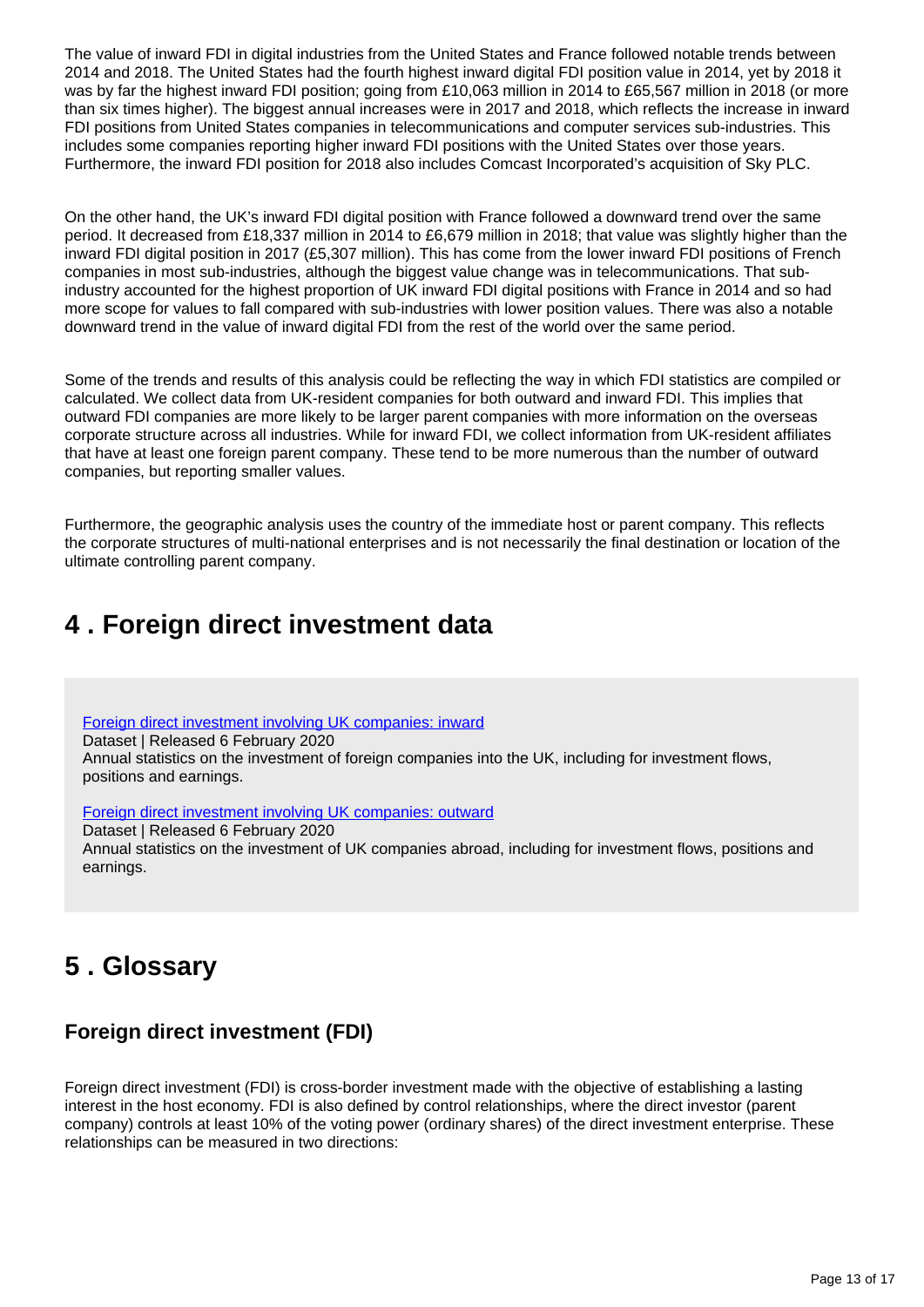- outward: the direct investments of UK-resident companies in other countries
- inward: the direct investments in the UK from non-resident companies

## **Position**

The FDI position is the value of the stock of investment held at a point in time. These statistics are presented as the stock of FDI controlled by UK-resident companies abroad (outward) or the stock of FDI in the UK controlled by foreign companies (inward). FDI positions are net values for the investments held by the direct investor (parent company) minus reverse investment by direct investment enterprises.

## **Earnings**

Earnings can be thought of as the profits generated from the stock of FDI over a period of time. FDI earnings are net values measuring the profits and interest generated by the direct investor (parent company) from their affiliates minus interest generated by affiliates from their parent companies.

## **Flows**

Flows measure the cross-border movement of funds within multi-national enterprises. FDI flows include changes in shareholdings (equity), debt and reinvested earnings associated with the stock of FDI. These are net values showing investments minus disinvestments.

## **Directional measurement principle**

The directional measurement principle presents FDI statistics based on the direction of influence of the direct investor (parent company). These statistics are of most use when considering the direction of influence for UKbased companies and therefore in data linking FDI to other sources of information. Directional FDI statistics are distinct from asset and liability statistics used in the [Balance of Payments \(Pink Book\)](https://www.ons.gov.uk/economy/nationalaccounts/balanceofpayments/bulletins/unitedkingdombalanceofpaymentsthepinkbook/2019).

# <span id="page-13-0"></span>**6 . Data sources and quality**

The main source of information for UK foreign direct investment (FDI) statistics is the Annual FDI Survey; separate surveys are used to collect data on inward and outward FDI. This is combined with data from the Bank of England for all monetary financial institutions – such as banks – and other sources for property and public corporations in FDI. Survey responses are used to estimate or impute FDI values for every company in the UK's inward and outward FDI populations. The statistics in this article are compiled using the directional measurement principle (see the [Glossary](https://ww.ons.gov.uk/economy/nationalaccounts/balanceofpayments/articles/ukforeigndirectinvestmenttrendsandanalysis/november2020#glossary) for further information).

# **Quality**

More quality and methodology information on strengths, limitations, appropriate uses, and how statistics were calculated is available in the [Foreign direct investment Quality and Methodology Information \(QMI\)](https://www.ons.gov.uk/businessindustryandtrade/business/businessinnovation/methodologies/foreigndirectinvestmentfdiqmi) report.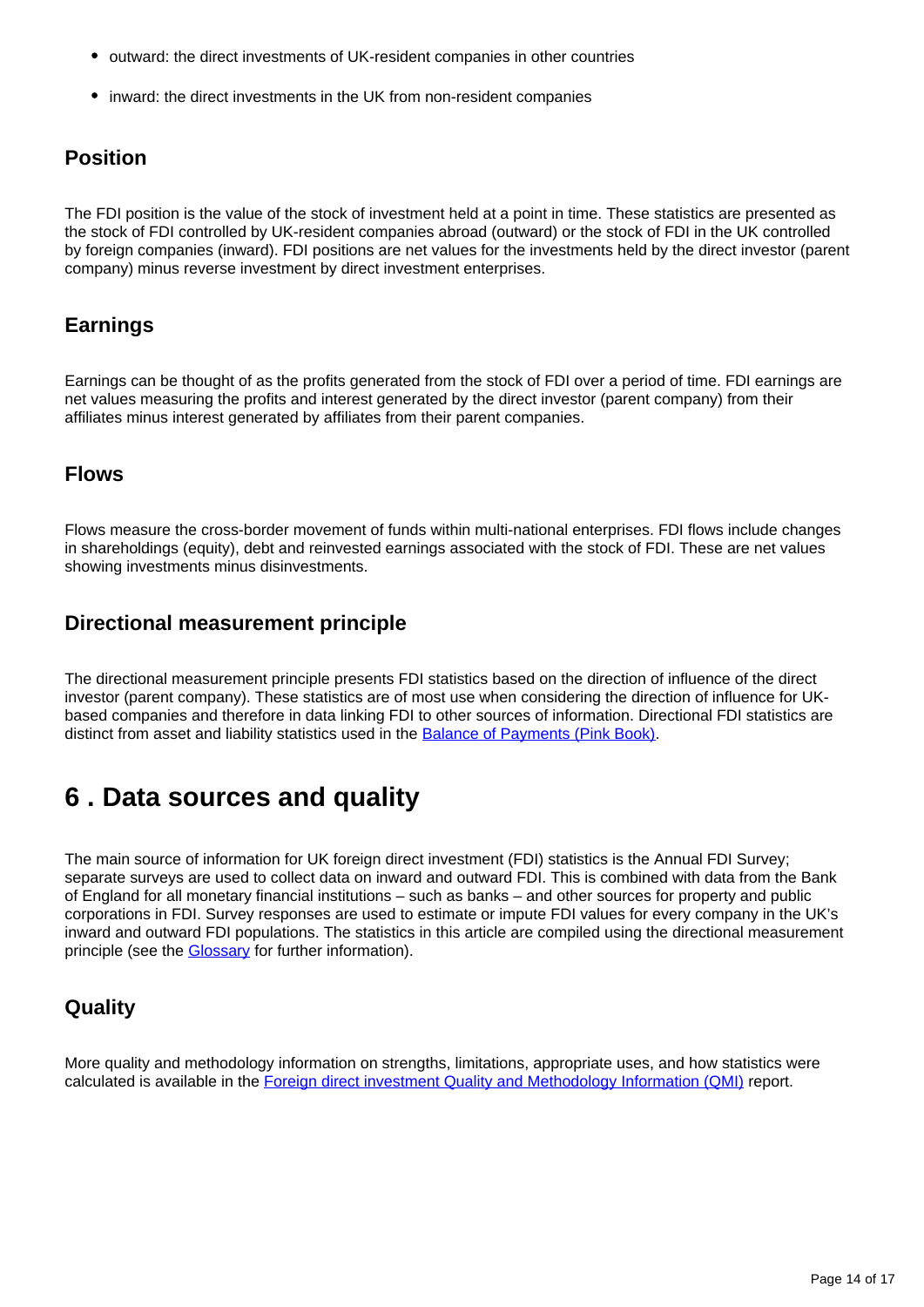# **Defining digital industries**

Digital industries are those that either provide, supply or enable digital activity. There are different definitions of what constitutes a digital industry, which are also not necessarily the same as the digital economy. Our definition of digital industries from the Foreign Direct Investment (FDI) Survey is given below.

### **Manufacture of electronics and computers digital sub-industry**

This includes the following FDI Survey industries:

- Manufacture of electronic components and boards
- Manufacture of computers and peripheral equipment
- Manufacture of communication equipment
- Manufacture of consumer electronics
- Manufacture of magnetic and optical media

### **Publishing digital sub-industry**

This includes the FDI Survey industry:

• Publishing activities (books, newspapers, periodicals directories, software)

### **Film, TV, video, radio and music digital sub-industry**

This includes the following FDI Survey industries:

- Motion picture, video and TV production, sound recording and publishing activities
- Programming and broadcasting activities of radio and TV (over air or via satellite, cable of internet)

### **Telecommunications digital sub-industry**

This includes the FDI Survey industry:

Telecommunications activities (wired, wireless, satellite and other telecommunications activities)

### **Computer services digital sub-industry**

This includes the FDI Survey industry: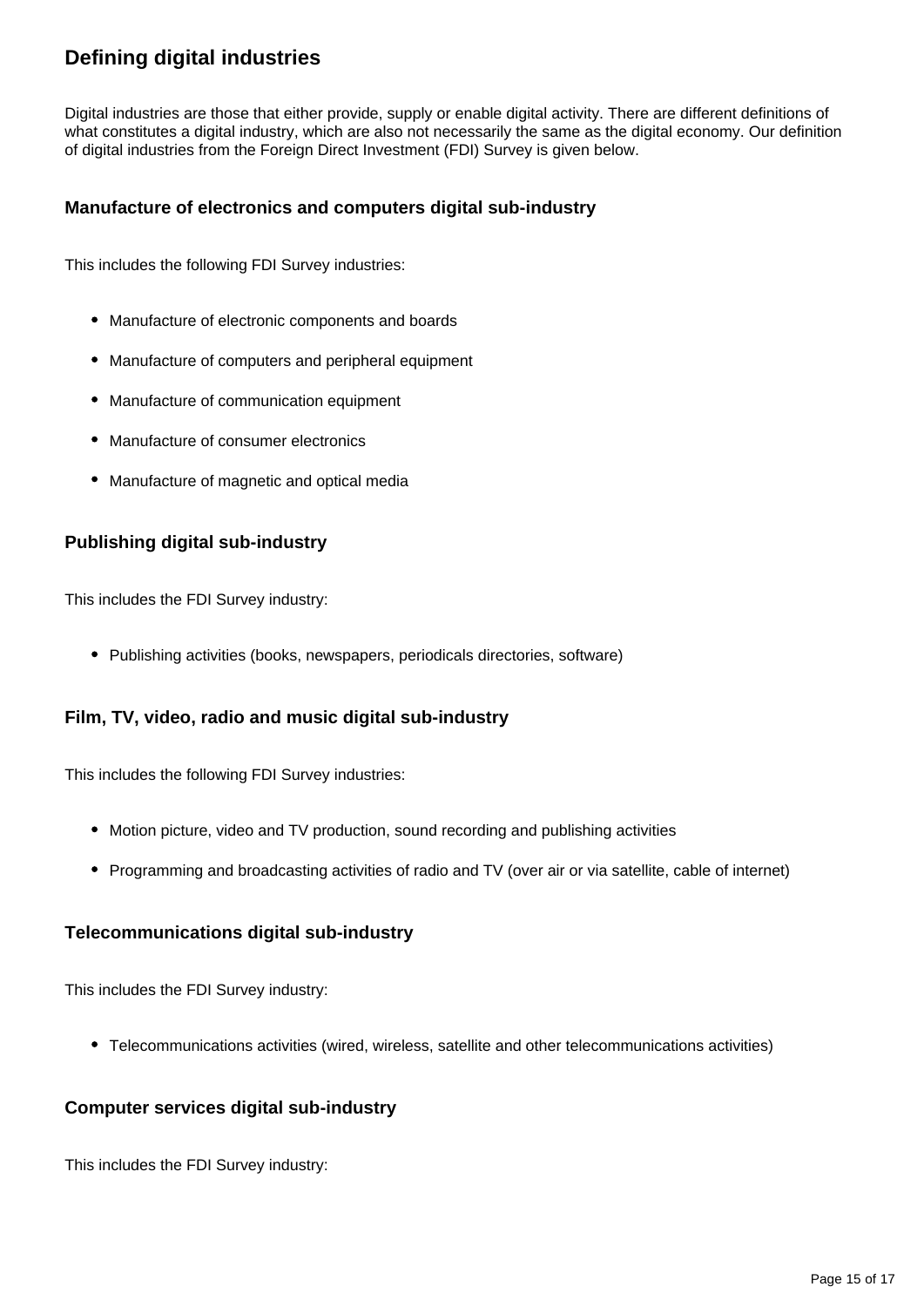Computer programming, consultancy and related activities (games, software development, programming, computer facilities management)

### **Information services digital sub-industry**

This includes the FDI Survey industry:

• Information services activities (data processing and hosting, web portals, news agencies, other information activities)

### **Comparison of definitions with other departments**

Our definition is consistent with other Office for National Statistics (ONS) and the Department for Digital, Culture, Media and Sport (DCMS) definitions of digital industries. The DCMS definitions of the digital sector industries include the following sub-industries for which we cannot produce specific statistics from the FDI Survey:

- wholesale of computers and electronics
- repair of computers and communication equipment

## **Details of countries within each continent for FDI statistics**

### **Africa**

Algeria, Angola, Benin, Botswana, British Indian Ocean Territory, Burkina Faso, Burundi, Cameroon, Cape Verde, Central African Republic, Chad, Comoros, Congo, The Democratic Republic of the Congo (Zaire), Djibouti, Egypt, Equatorial Guinea, Eritrea, Eswatini, Ethiopia, Gabon, Gambia, Ghana, Guinea, Guinea Bissau, Côte d'Ivoire (Ivory Coast), Kenya, Lesotho, Liberia, Libya, Madagascar, Malawi, Mali, Mauritania, Mauritius, Morocco, Mozambique, Namibia, Niger, Nigeria, Rwanda, Sao Tome and Principe, Senegal, Seychelles, Sierra Leone, Somalia, South Africa, South Sudan, St Helena, Ascension and Tristan da Cunha, Sudan, Tanzania, Togo, Tunisia, Uganda, Zambia, and Zimbabwe.

### **Asia**

Abu Dhabi, Afghanistan, Armenia, Azerbaijan, Bahrain, Bangladesh, Bhutan, Brunei Darussalam, Myanmar (Burma), Cambodia, China, Dubai, Georgia, Hong Kong, India, Indonesia, Iran, Iraq, Israel, Japan, Jordan, Kazakhstan, Kuwait, Kyrgyzstan, Laos, Lebanon, Macao, Malaysia, Maldives, Mongolia, Nepal, North Korea, Oman, Pakistan, Palestinian Territory, Philippines, Qatar, Saudi Arabia, Singapore, South Korea, Sri Lanka, Syria, Taiwan, Tajikistan, Thailand, Timor-Leste, Turkmenistan, United Arab Emirates, Uzbekistan, Vietnam, and Yemen.

### **Australasia and Oceania**

American Samoa, Antarctica, Australia, Bouvet Island, Christmas Island, Cocos (Keeling) Islands, Cook Islands, Fiji, French Polynesia, French Southern and Antarctic Lands, Guam, Heard Island and McDonald Islands, Kiribati, Marshall Islands, Micronesia, Nauru, New Caledonia, New Zealand, Niue, Norfolk Island, Northern Mariana Islands, Palau, Papua New Guinea, Pitcairn, Samoa, Solomon Islands, South Georgia and The South Sandwich Islands, Tokelau, Tonga, Tuvalu, US Minor Outlying Islands, Vanuatu, and Wallis and Futuna.